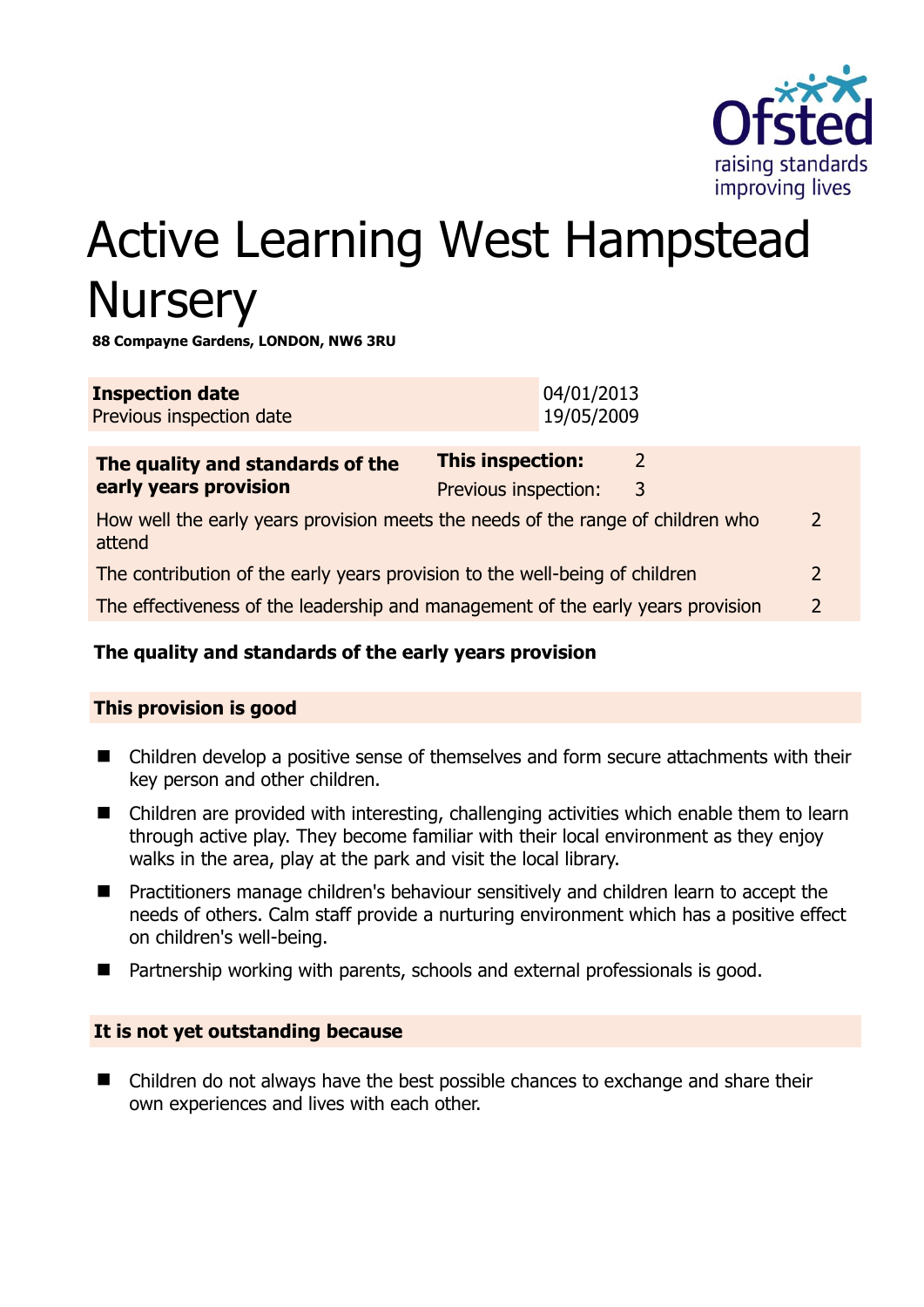# **Information about this inspection**

Inspections of registered early years provision are:

- scheduled at least once in every inspection cycle the current cycle ends on 31 July 2016
- scheduled more frequently where Ofsted identifies a need to do so, for example where provision was previously judged inadequate
- **•** brought forward in the inspection cycle where Ofsted has received information that suggests the provision may not be meeting the legal requirements of the Early Years Foundation Stage or where assessment of the provision identifies a need for early inspection
- **•** prioritised where we have received information that the provision is not meeting the requirements of the Early Years Foundation Stage and which suggests children may not be safe
- scheduled at the completion of an investigation into failure to comply with the requirements of the Early Years Foundation Stage.

# **Inspection activities**

- The inspector observed children at play in each of the rooms and outdoors.
- The inspector undertook a joint observation with the manager.
- The inspector spoke with some parents available on the day.
- The inspector held discussions with the manager and staff.
- The inspector looked at children's assessment records and a range of other relevant documentation.

#### **Inspector**

Susan Wake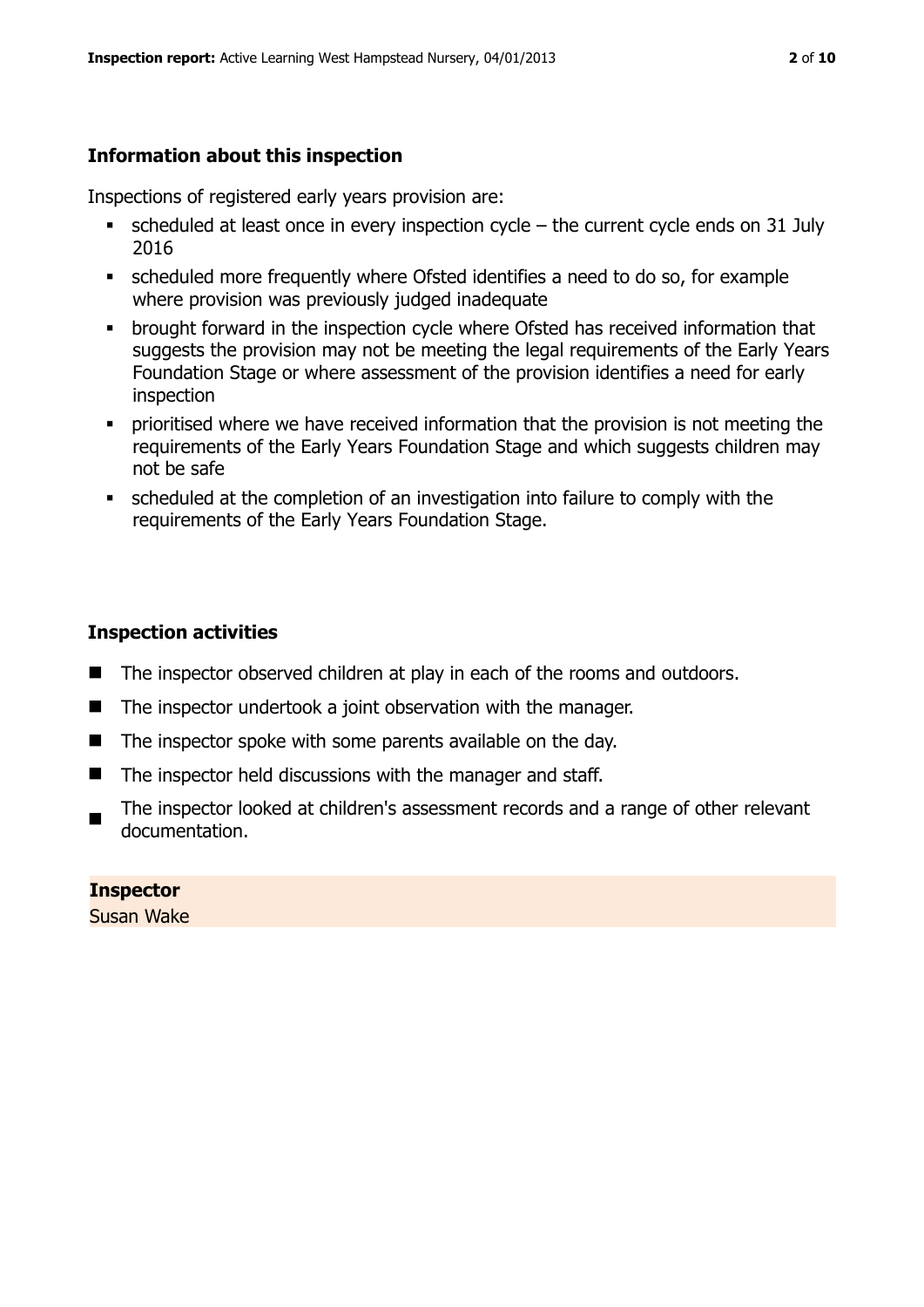# **Full Report**

# **Information about the setting**

Active Learning West Hampstead Nursery is run by the Active Learning Childcare Company. The nursery was registered in 2008. The nursery operates from the ground and lower ground floor of a purpose built premises, in West Hampstead, in the London Borough of Camden. Children have access to a number of rooms. Access to the nursery is via seven steps up to the door. There is a secure enclosed garden for outdoor play. The nursery is open each week day from 7.30am to 6.30pm for 51 weeks of the year. There are currently 206 children on roll who are in the early years age group. The nursery is in receipt of funding for early years education for children aged three and four. It supports children with special educational needs and/or disabilities and children who learn English as an additional language. It currently employs 60 members of staff, of these 46 hold appropriate early years qualifications. The nursery also employs a chef and two chef assistants.

# **What the setting needs to do to improve further**

#### **To further improve the quality of the early years provision the provider should:**

■ extend the provision of activities and opportunities for children to share their experiences and knowledge, including from different parts of their lives, with each other.

#### **Inspection judgements**

#### **How well the early years provision meets the needs of the range of children who attend**

Staff support children to make good progress in their learning and development. They understand the requirements of the revised Statutory Framework for the Early Years Foundation Stage and take into account children's starting points and capabilities, the length of time children have been at the nursery, and the frequency of attendance. Children in the baby room benefit from individualised support which enhances their learning. Activities, such as putting shapes into shape sorters, enable them to develop their initial understanding of shape, colour and positional language. Staff gently encourage them to find the correct shape and help them learn to share. Two and three year olds develop their physical skills and concentrate as they balance their bodies to walk across the beams outdoors. Inside, they extend this activity by setting up wooden blocks in a line to persevere at mastering their new found skill. Children in the toddler room explore bottles filled with different fluids and colours with good staff support. Such activities demonstrate that children are active, motivated learners who respond well to the support and interaction they receive from staff.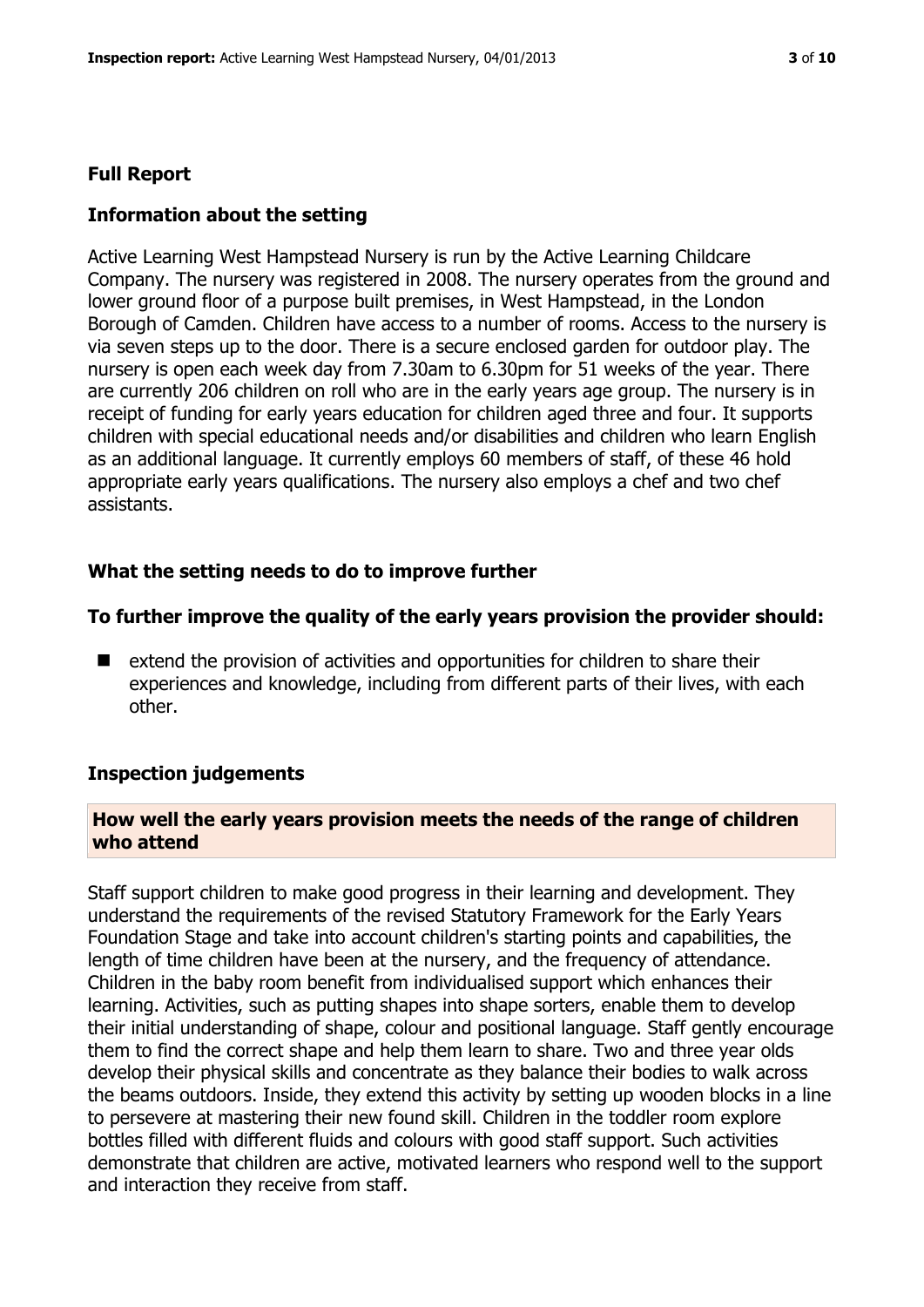Staff have a good knowledge and understanding of how to promote children's learning and development. Each child has a 'key person' who takes particular care of them. When a child is ready to move to another room, the key person helps to achieve a smooth transfer. Children's learning is built on as they progress through the nursery to ensure consistency. For example, babies learn to handle books and press buttons on books in preparation for reading and storytelling activities when they reach the toddler room. Staff sensitively support these very young children's learning. For example, a member of staff in the baby room shows an excellent ability to offer children security and confidence. She arms them with early learning skills as she encourages them to take their first steps, to develop their early attempts at speech and to laugh and have fun as they play and learn.

Staff help children make effective progress by using information gathered on entry to provide them with an accurate assessment of children's development to date. They carry out regular observations of children's progress and use these to set their next steps. These inform planning well. A focussed activity is planned within each room each week. This enables staff to observe their key children as they work in smaller groups during this activity.

Each child with special educational needs and/or disabilities is supported to make good progress in their learning and development. Staff make sensitive, observational assessments of children and liaise effectively with parents and other professionals to arrange appropriate support and interventions. Children learning English as an additional language are encouraged to learn as staff use words in both English and the children's home language. They feel valued as their home language and cultures are respected and celebrated by the nursery.

Learning opportunities are adapted well to ensure they accommodate children's needs according to their age and stages of development. Planning covers all areas of learning, focusing on the more important areas for younger children. Other areas are gradually introduced to reinforce and extend children's learning as they develop. Babies learn to communicate as they practise their emerging language skills with enthusiastic, caring staff and enjoy listening to nursery rhymes.. Toddlers enjoy action songs, such as 'Ten little teddy bears' and exploring materials, such as sparkly play-dough. They are supported by staff who name colours for them while they enjoy making marks.

Pre-school children enjoy creating their own works of art, choosing materials linked with a current popular artist. They develop new vocabulary as they learn words such 'installation' and 'vision'. Children use a computer and printer to display their work. They engage in imaginary play as they stack wooden blocks to make beds. A staff member challenges them to select correctly shaped blocks, and to count the number they need. This helps children to develop problem solving skills.

The nursery has worked hard to develop children's choice across both the indoor and outdoor areas. Children develop their understanding of the world as they use boxes to plant in outside. Not everything possible is done to encourage children to have discussions about their personal experiences, so they can learn as much as possible about each other, how families differ and the wider world. Staff actively encourage parental involvement in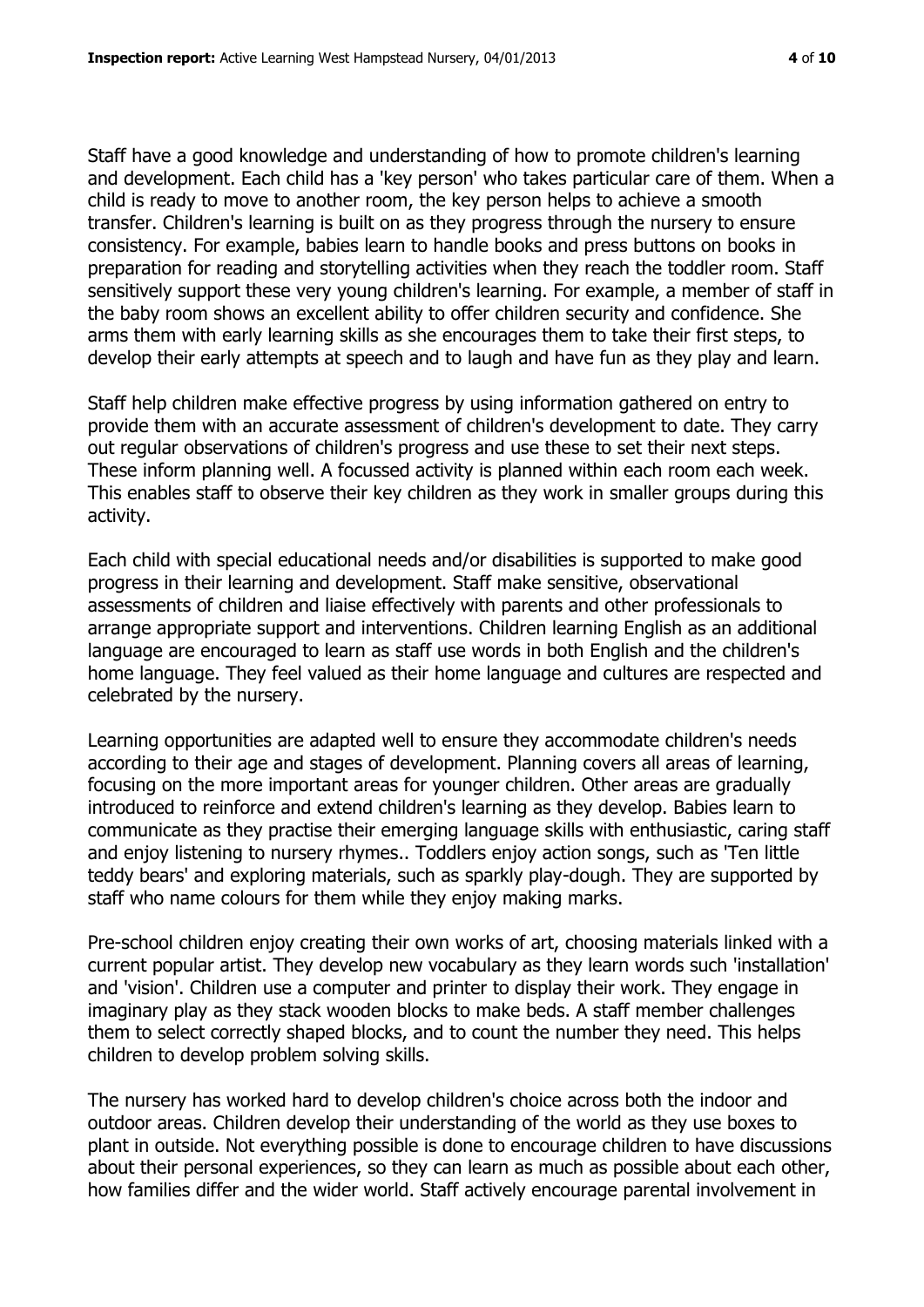children's learning. A website and regular newsletter keeps parents informed. Staff discuss each child's individual with parents and the nursery ask for information about what a child does at home. Staff also suggest some ideas for home-based learning. Formal meetings and informal evenings each year encourage parents to meet and speak to their child's key person. They are also offered individual consultations to speak with a nursery manager and key person about their child's progress and development. Overall, children gain useful skills, attitudes and dispositions that will help them in their future lives.

#### **The contribution of the early years provision to the well-being of children**

The key person system supports children well; they develop warm, secure attachments which promote their confidence and happiness. For example, a child wakes from a sleep, distressed but is comforted and cuddled, spoken to gently and reassured. Staff distract children quickly with activities and so they soon are cheerful and engaged. For example, in watching and playing with bubbles.

Staff are good role models to the children. They provide clear guidance for children to help them behave well. They speak quietly to children when they display challenging behaviour. Children are encouraged to say 'sorry' and good relationships are established between them. Staff skilfully intervene to give children strategies to manage future disagreements in a positive way. They are encouraged to understand 'We are all friends here'.

Children listen carefully to explanations which ensure their safety in the nursery and help develop their awareness. For example, children are encouraged to tidy the wooden blocks away after playing with them so that no-one trips and hurts themselves. Children are well prepared for the next stage in their learning as the nursery liaises closely with local schools and early years settings. The four-week rotated menu at the nursery offers a wide choice of organic food and reflects cultural tastes and needs.

Younger children's nappy change routines are sensitively managed and a good standard of hygiene is observed. For example, a staff member chats to a baby during nappy changing, describing the mobile above and making it jangle. Older children are supported during potty training and the nursery work in partnership with parents to achieve a successful outcome.

#### **The effectiveness of the leadership and management of the early years provision**

Both the manager and deputy have a secure knowledge and understanding of how young children learn and offer a good quality of care, learning and development. Children enjoy a broad range of activities which support their progress through the seven areas of learning. Planning and assessment are monitored regularly to ensure practice is consistent. Staff make precise observations and assessments of children and accurately understand where children are in their learning. Children in need of additional input or support are identified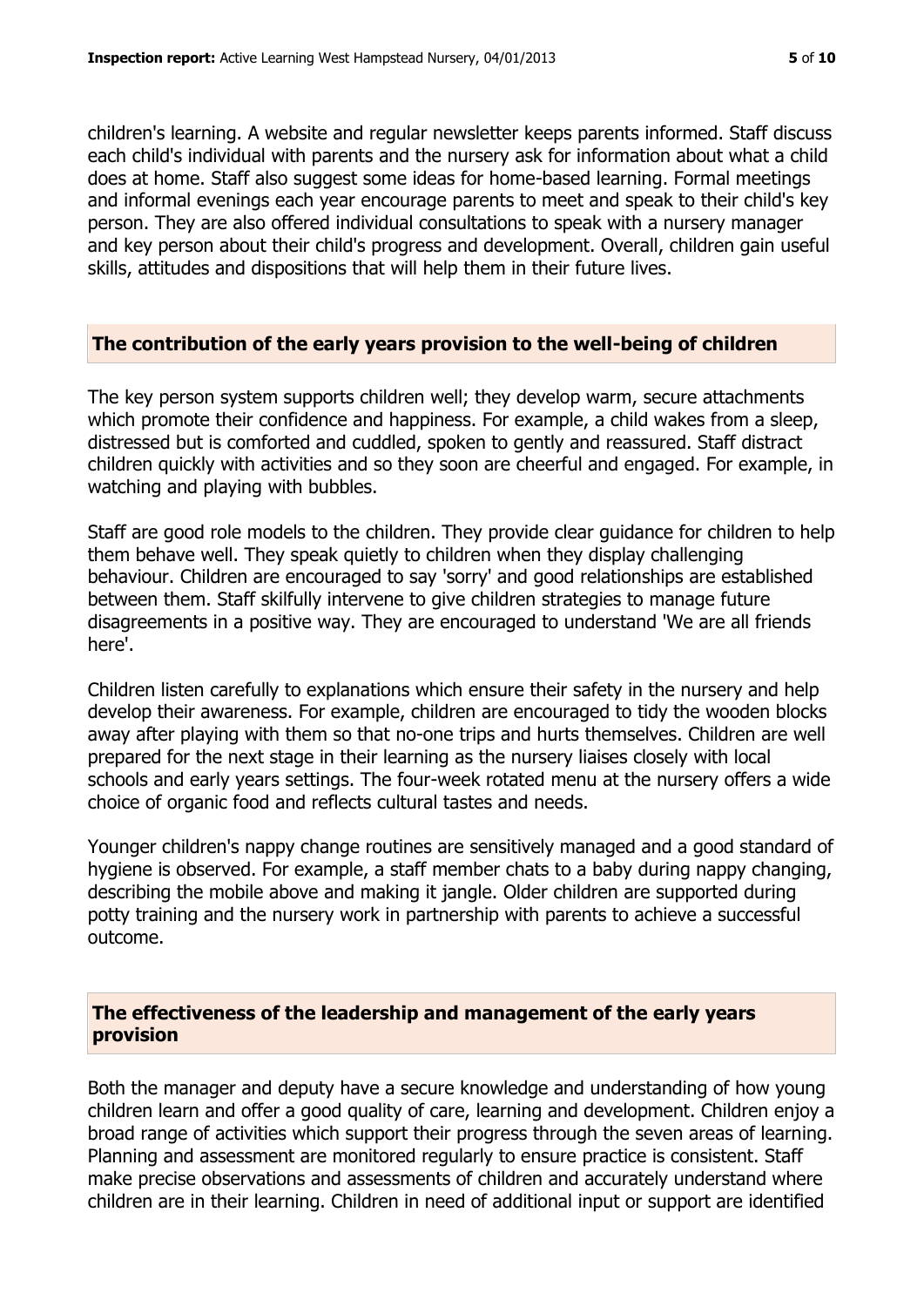and partnership working ensures that appropriate interventions enable them to make good progress.

The procedures in place to safeguard children are effective. Staff regularly update their safeguarding training and training for other core aspects of the welfare requirements, for example, first aid. Staff know the procedure to follow should they have any concerns about a child in their care. A copy of the policy folder is available for parents in the reception area and for staff as a reminder. Each staff member has a full induction programme so they understand their roles and responsibilities well. The management makes sure that staff are deployed effectively in order to keep children safe. All staff are suitable to work with children due to the robust recruitment and vetting procedures.

Through a continuous cycle of training for the team, practice remains current, policies and procedures are revisited and amended and children remain safe. There are effective staff supervision systems in place and staff have continuous professional development opportunities. This helps the manager ensure that the nursery is run smoothly alongside agreed priorities. For example, books have been purchased and a national monitoring tool is used to enable early identification for children who may have communication difficulties. There are effective and inclusive systems to monitor the effectiveness of the nursery and identify areas for further development.

The nursery works effectively in partnership with local schools and early years settings in the area. They welcome visits from school reception teachers and share summary assessments with them. They also liaise with other early years settings children attend, or move on to, in a similar way thus promoting smooth transfers for the children in their care when they leave the nursery.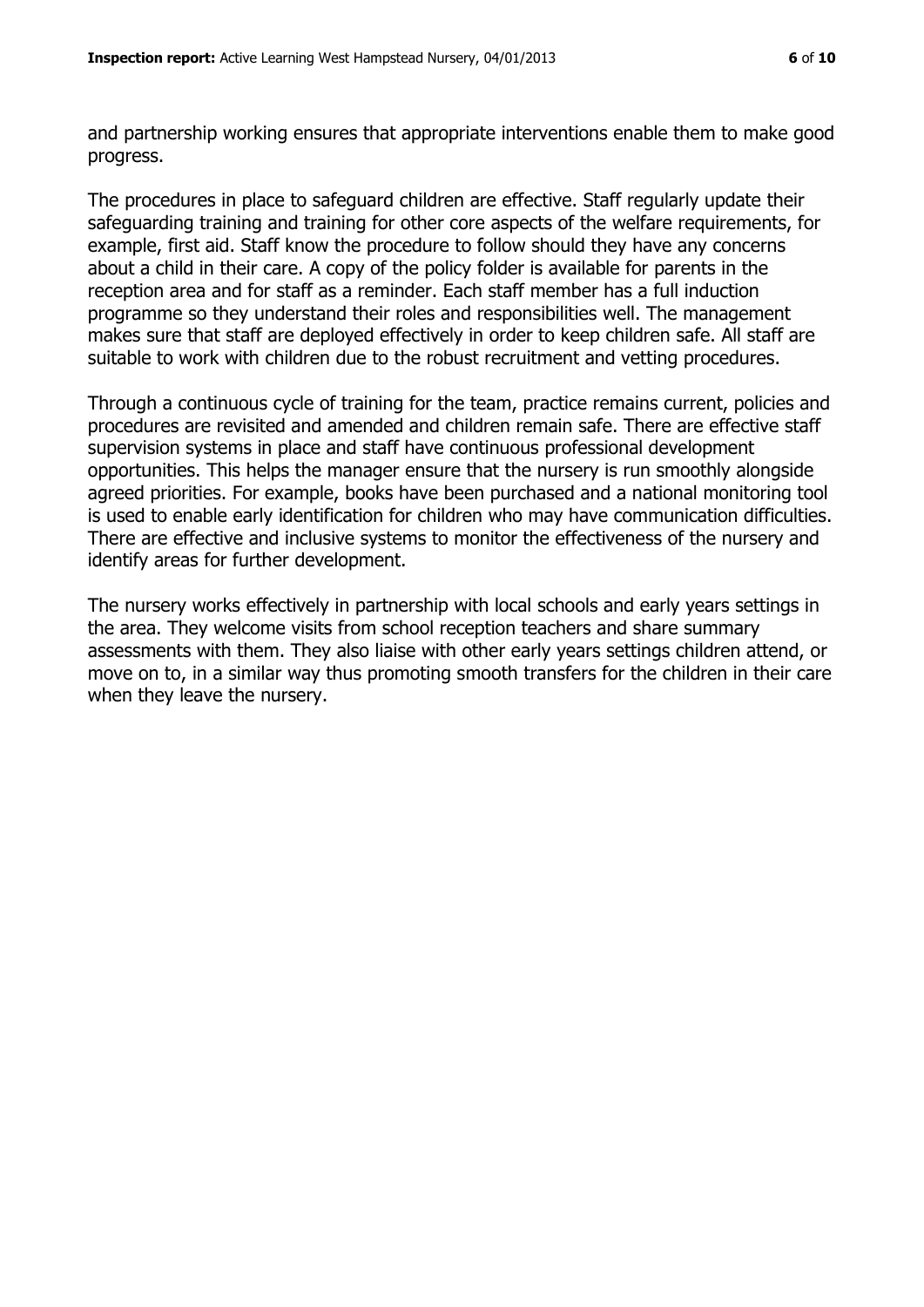# **What inspection judgements mean**

# **Registered early years provision**

| <b>Grade</b> | <b>Judgement</b> | <b>Description</b>                                                                                                                                                                                                                                                                                                                                                                 |
|--------------|------------------|------------------------------------------------------------------------------------------------------------------------------------------------------------------------------------------------------------------------------------------------------------------------------------------------------------------------------------------------------------------------------------|
| Grade 1      | Outstanding      | Outstanding provision is highly effective in meeting the needs<br>of all children exceptionally well. This ensures that children are<br>very well prepared for the next stage of their learning.                                                                                                                                                                                   |
| Grade 2      | Good             | Good provision is effective in delivering provision that meets<br>the needs of all children well. This ensures children are ready<br>for the next stage of their learning.                                                                                                                                                                                                         |
| Grade 3      | Satisfactory     | Satisfactory provision is performing less well than expectations<br>in one or more of the key areas. It requires improvement in<br>order to be good.                                                                                                                                                                                                                               |
| Grade 4      | Inadequate       | Provision that is inadequate requires significant improvement<br>and/or enforcement action. The provision is failing to give<br>children an acceptable standard of early years education and/or<br>is not meeting the safeguarding and welfare requirements of<br>the Early Years Foundation Stage. It will be inspected again<br>within 12 months of the date of this inspection. |
| Met          |                  | The provision has no children on roll. The inspection judgement<br>is that the provider continues to meet the requirements for<br>registration.                                                                                                                                                                                                                                    |
| Not met      |                  | The provision has no children on roll. The inspection judgement<br>is that the provider does not meet the requirements for<br>registration.                                                                                                                                                                                                                                        |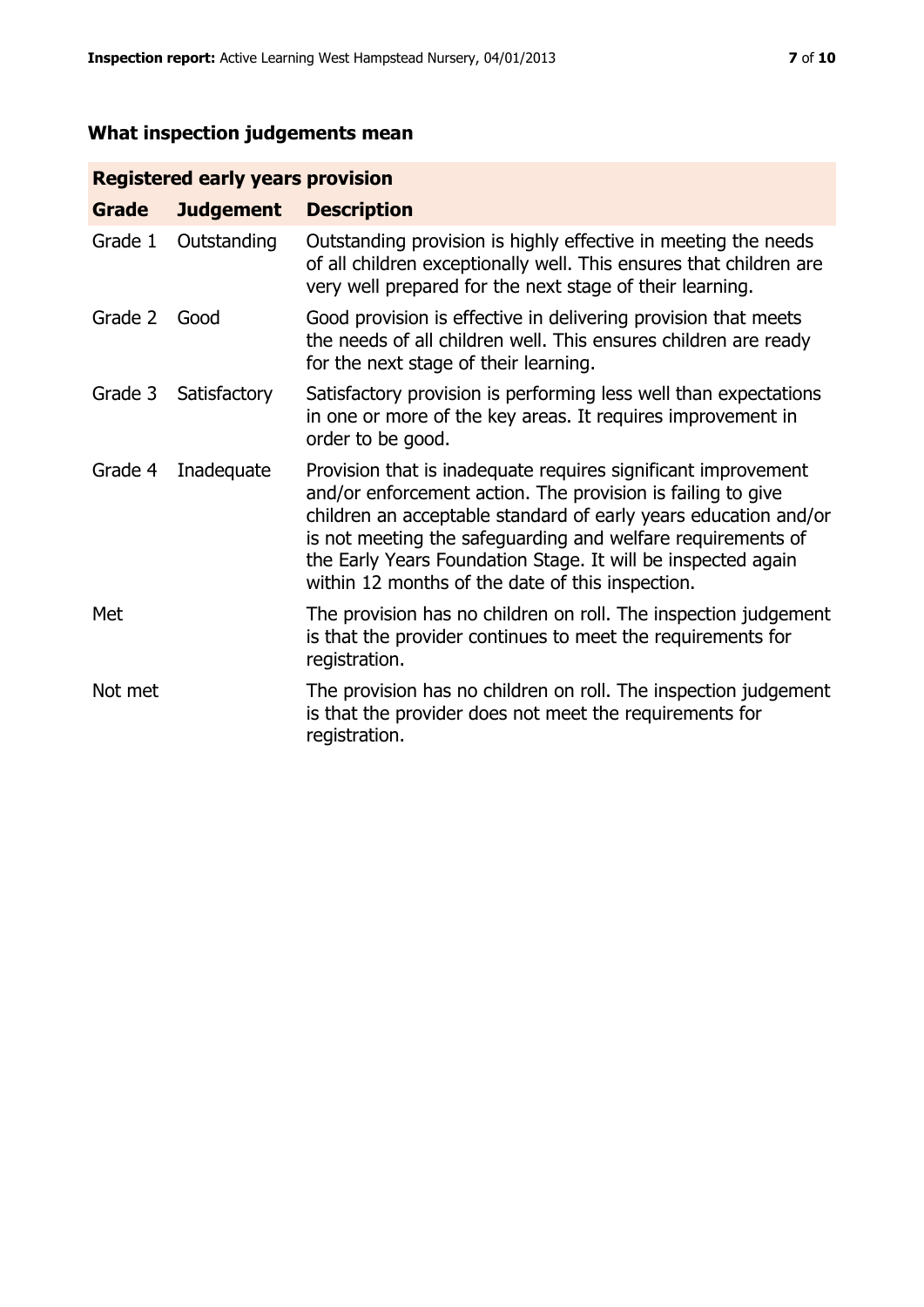#### **Inspection**

This inspection was carried out by Ofsted under sections 49 and 50 of the Childcare Act 2006 on the quality and standards of provision that is registered on the Early Years Register. The registered person must ensure that this provision complies with the statutory framework for children's learning, development and care, known as the Early Years Foundation Stage.

# **Setting details**

| Unique reference number            | EY360658                      |
|------------------------------------|-------------------------------|
| <b>Local authority</b>             | Camden                        |
| <b>Inspection number</b>           | 896675                        |
| <b>Type of provision</b>           |                               |
| <b>Registration category</b>       | Childcare - Non-Domestic      |
| Age range of children              | $0 - 5$                       |
| <b>Total number of places</b>      | 144                           |
| <b>Number of children on roll</b>  | 206                           |
| <b>Name of provider</b>            | Active Learning Childcare Ltd |
| <b>Date of previous inspection</b> | 19/05/2009                    |
| <b>Telephone number</b>            | 0203 031 9097                 |

Any complaints about the inspection or the report should be made following the procedures set out in the guidance *'Complaints procedure: raising concerns and making complaints* about Ofsted', which is available from Ofsted's website: www.ofsted.gov.uk. If you would like Ofsted to send you a copy of the guidance, please telephone 0300 123 4234, or email enquiries@ofsted.gov.uk.

# **Type of provision**

For the purposes of this inspection the following definitions apply:

Full-time provision is that which operates for more than three hours. These are usually known as nurseries, nursery schools and pre-schools and must deliver the Early Years Foundation Stage. They are registered on the Early Years Register and pay the higher fee for registration.

Sessional provision operates for more than two hours but does not exceed three hours in any one day. These are usually known as pre-schools, kindergartens or nursery schools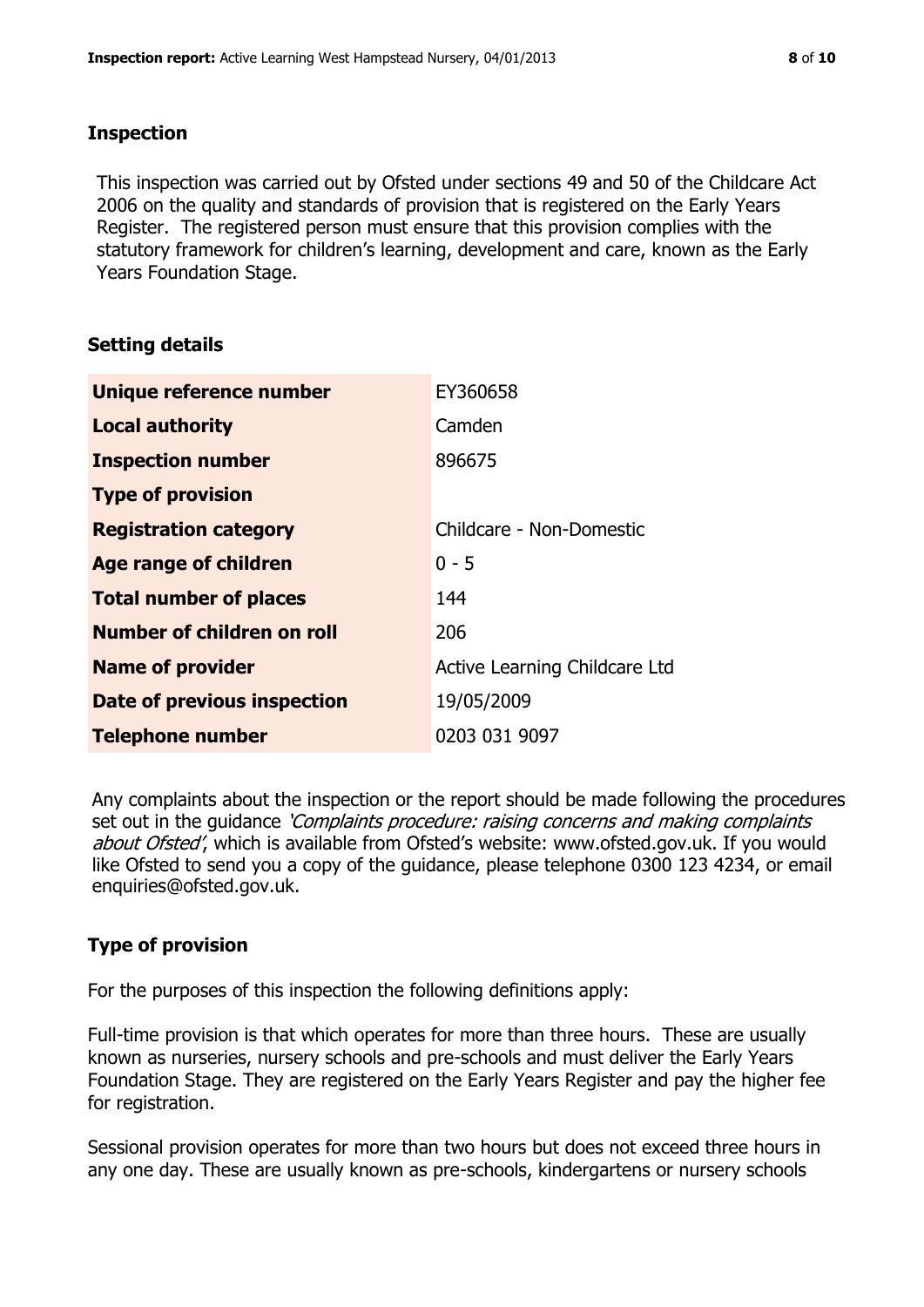and must deliver the Early Years Foundation Stage. They are registered on the Early Years Register and pay the lower fee for registration.

Childminders care for one or more children where individual children attend for a period of more than two hours in any one day. They operate from domestic premises, which are usually the childminder's own home. They are registered on the Early Years Register and must deliver the Early Years Foundation Stage.

Out of school provision may be sessional or full-time provision and is delivered before or after school and/or in the summer holidays. They are registered on the Early Years Register and must deliver the Early Years Foundation Stage. Where children receive their Early Years Foundation Stage in school these providers do not have to deliver the learning and development requirements in full but should complement the experiences children receive in school.